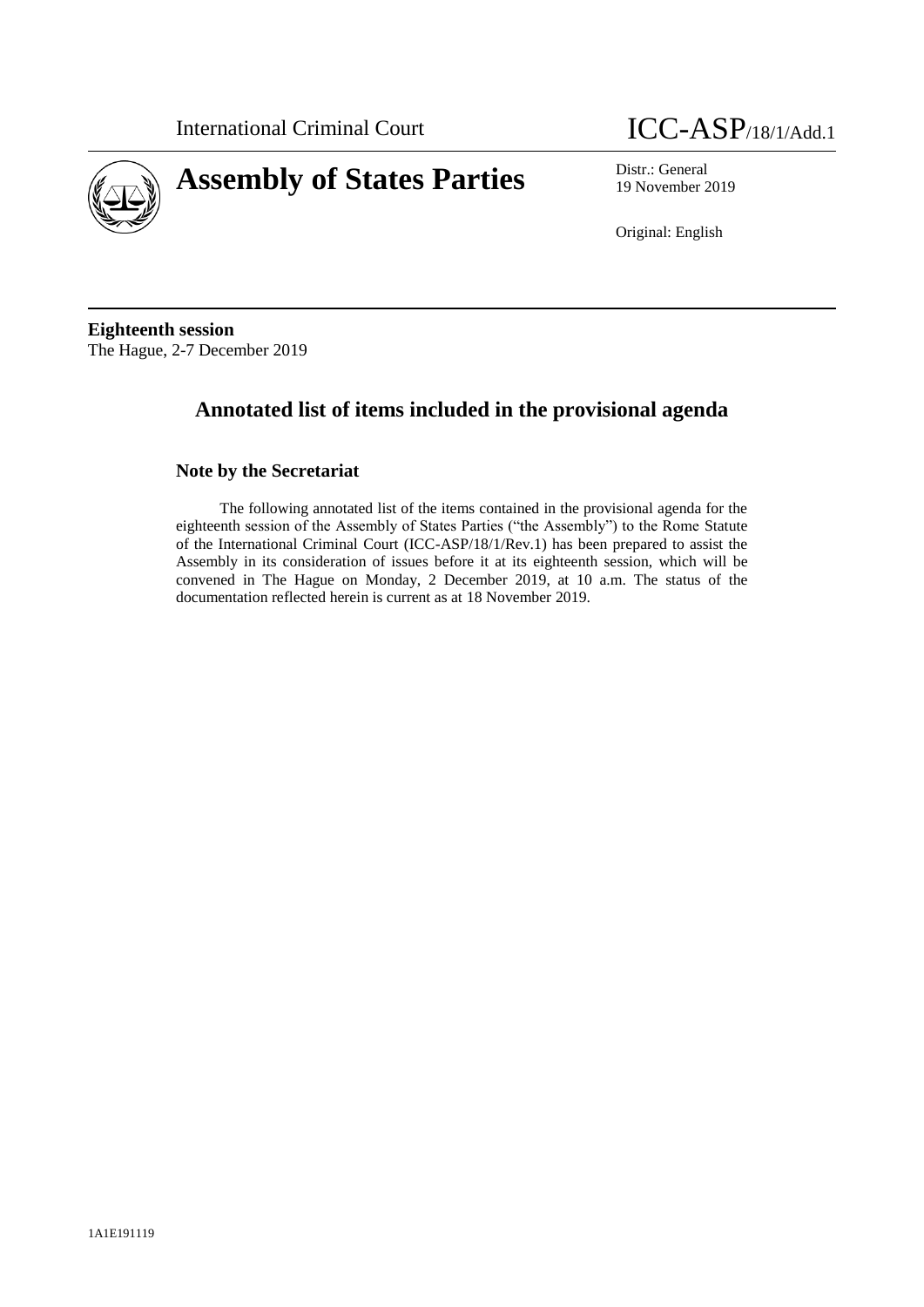## **1. Opening of the session by the President**

In accordance with article 112, paragraph 6, of the Rome Statute, the Assembly meets once a year in regular session. At the 13th meeting of the seventeenth session, on 12 December 2018, the Assembly requested the Secretariat to present options for scheduling the next session of the Assembly and requested the Bureau to decide on the date and venue of the eighteenth session by 31 January 2019.<sup>1</sup> At its first meeting, on 7 February 2019, the Bureau decided to hold the eighteenth session of the Assembly in The Hague from 2 to 7 December 2019, for a total of six working days.<sup>2</sup>

## **2. Silent prayer or meditation**

Pursuant to rule 43 of the Rules of Procedure of the Assembly of States Parties, immediately after the opening of the first plenary meeting and immediately preceding the closing of the final plenary meeting, the President shall invite the representatives to observe one minute of silence dedicated to prayer or meditation.

## **3. Adoption of the agenda**

Rules 10 to 13 and 18 to 22 of the Rules of Procedure concerning the agenda are applicable to regular sessions.

In accordance with rules 10 and 11 of the Rules of Procedure, the provisional agenda for the eighteenth session was issued on 8 May 2019. In accordance with rule 19 of the Rules of Procedure, the agenda shall be submitted to the Assembly for approval as soon as possible after the opening of the session.

## *Documentation*

Provisional agenda (ICC-ASP/18/1/Rev.1)

## **4. Election of a Bureau member**

Article 112, paragraph 3 (b), of the Rome Statute provides that the Bureau shall have a representative character, taking account, in particular, equitable geographical distribution and the adequate representation of the principal legal systems of the world.

Pursuant to rule 29 of the Rules of Procedure, as amended by resolutions ICC-ASP/3/Res.2 and ICC-ASP/12/Res.8, at the 5th meeting of its third session, the Assembly agreed on the following composition of the Bureau:

- (a) Group of African States: 5 seats;
- (b) Group of Asia-Pacific States: 3 seats.
- (c) Group of Eastern European States: 4 seats;
- (d) Group of Latin American and Caribbean States: 4 seats; and
- (e) Group of Western European and other States: 5 seats;

At its sixteenth session, the Assembly, pursuant to rule 29 of its Rules of Procedure, elected the Bureau for the seventeenth to nineteenth sessions of the Assembly. The members from the Asia-Pacific group elected to the Bureau, on the recommendation of the Bureau, were Japan and the State of Palestine. At the prior seventh meeting of the Bureau, on 4 December 2017, the Bureau had taken note of an internal arrangement agreed to by the three candidate States Parties, i.e. Bangladesh, Japan and the State of Palestine, whereby Japan and the State of Palestine would serve until the conclusion of the seventeenth session; Bangladesh and Japan would serve from the day after the conclusion of the seventeenth session until the conclusion of the eighteenth session; and Bangladesh and the State of Palestine would serve from the day after the conclusion of the eighteenth session until the conclusion of the

 1 ICC-ASP/17/Res.5, annex I, para. 19 (b).

<sup>2</sup> [https://asp.icc-cpi.int/iccdocs/asp\\_docs/ASP18/ICC-ASP-2019-Bureau-1-b.pdf](https://asp.icc-cpi.int/iccdocs/asp_docs/ASP18/ICC-ASP-2019-Bureau-1-b.pdf)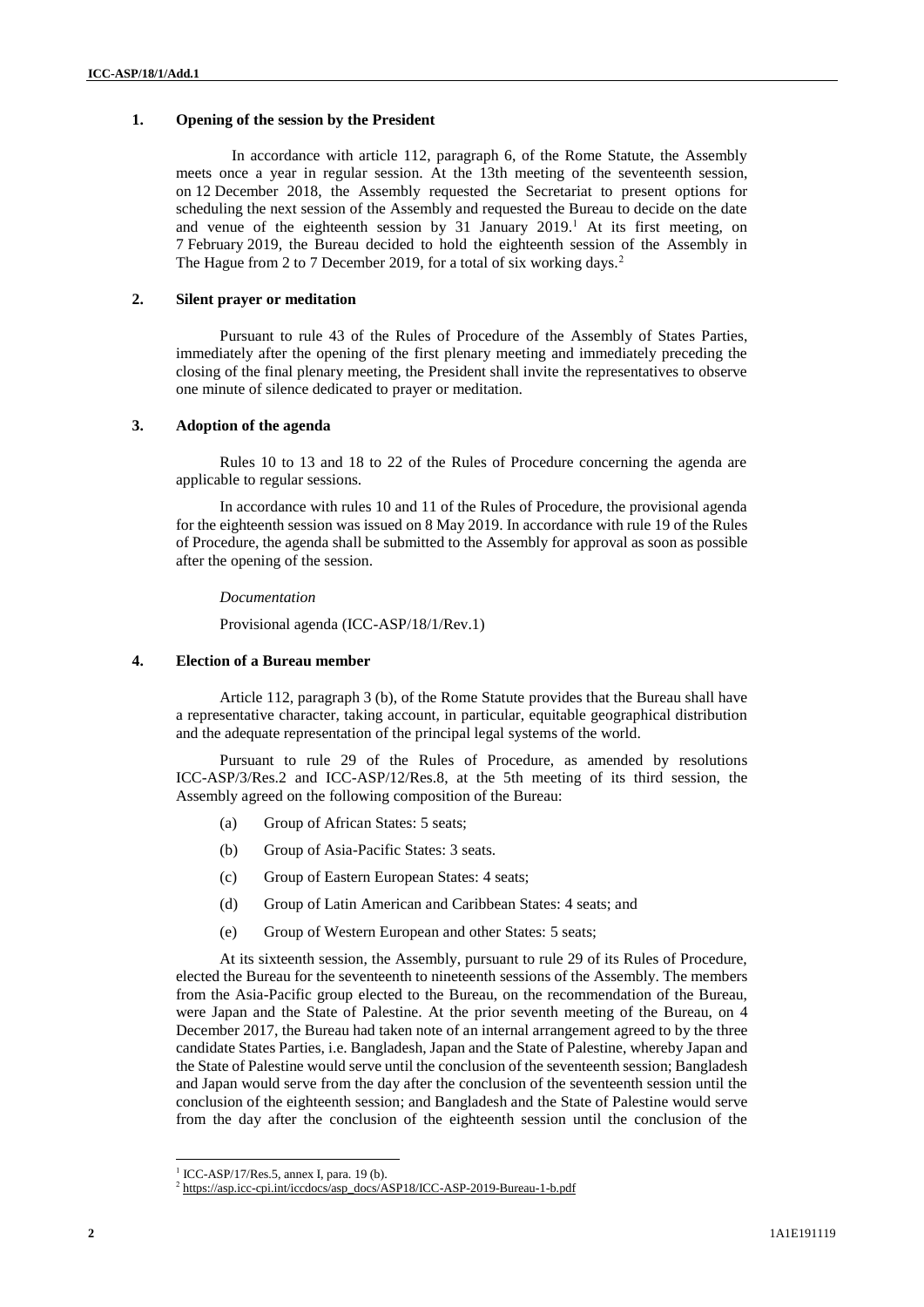nineteenth session. <sup>3</sup> At its eighteenth session, the Assembly will elect the State of Palestine to replace Japan until the conclusion of the nineteenth session.

### **5. States in arrears**

According to article 112, paragraph 8, of the Rome Statute, "A State Party which is in arrears in the payment of its financial contributions towards the costs of the Court shall have no vote in the Assembly and in the Bureau if the amount of its arrears equals or exceeds the amount of the contributions due from it for the preceding two full years."

At its fourth session, the Assembly took note of the report of the Bureau on the arrears of States Parties<sup>4</sup> and the recommendations therein and invited the Bureau to report back to the fifth session of the Assembly on the status of arrears, including on suggestions, if necessary, of measures to promote the timely, full and unconditional payment of assessed contributions and advances towards the costs of the Court. Furthermore, the Assembly decided that requests for exemption under article 112, paragraph 8, of the Rome Statute, should be submitted by States Parties to the Secretariat of the Assembly at least one month before the session of the Committee on Budget and Finance ("the Committee"), so as to facilitate the Committee's review of the requests and that the Committee should advise the Assembly before the Assembly decided on any requests for exemption under article 112, paragraph 8, of the Rome Statute.<sup>5</sup>

At its fifth session, the Assembly renewed the appeal to States Parties in arrears to settle their accounts with the Court as soon as possible. In this connection, the Assembly adopted resolution ICC-ASP/5/Res.3 containing recommendations setting out a specific procedure for requesting exemptions from the loss of voting rights<sup>6</sup> and decided that the Bureau should review on a regular basis the status of payments received throughout the financial year of the Court and consider additional measures to promote payments by States Parties, as appropriate.<sup>7</sup>

At its seventeenth session, the Assembly decided that the Bureau, through the President of the Assembly, the Coordinator of the Working Group and the facilitator, "should continue to monitor the status of payments received throughout the financial year of the Court and consider additional measures to promote payments by all States Parties, as appropriate, continue to engage in dialogue with States Parties that have outstanding contributions or are in arrears, and via the re-establishment of an annual facilitation on the topic of arrears, report thereon to the Assembly at its eighteenth session".<sup>8</sup>

#### *Documentation*

Report of the Bureau on the arrears of States Parties (ICC-ASP/18/34)

#### **6. Credentials of representatives of States at the eighteenth session**

## *(a) Appointment of the Credentials Committee*

Rule 25 of the Rules of Procedure of the Assembly of States Parties, provides that a Credentials Committee shall be appointed at the beginning of each session. It shall consist of representatives of nine States Parties, which shall be appointed by the Assembly on the proposal of the President.

<sup>3</sup> See: Agenda and decisions of the 4 December 2017 meeting of the Bureau at https://asp.icccpi.int/iccdocs/asp\_docs/Bureau/ICC-ASP-2017-Bureau-07.pdf.

<sup>4</sup> ICC-ASP/4/14.

<sup>5</sup> *Official Records … Fourth session … 2005* (ICC-ASP/4/32), part III, ICC-ASP/4/Res.4, paras. 40, 43 and 44.

<sup>6</sup> *Official Records…Fifth session… 2006* (ICC-ASP/5/32), part III, ICC-ASP/5/Res.3, annex III.

 $<sup>7</sup>$  Ibid., para. 42.</sup>

<sup>8</sup> *Official Records…Seventeenth session… 2018* (ICC-ASP/17/20), vol. I, part III, ICC-ASP/17/Res.5, annex I, para. 16(b).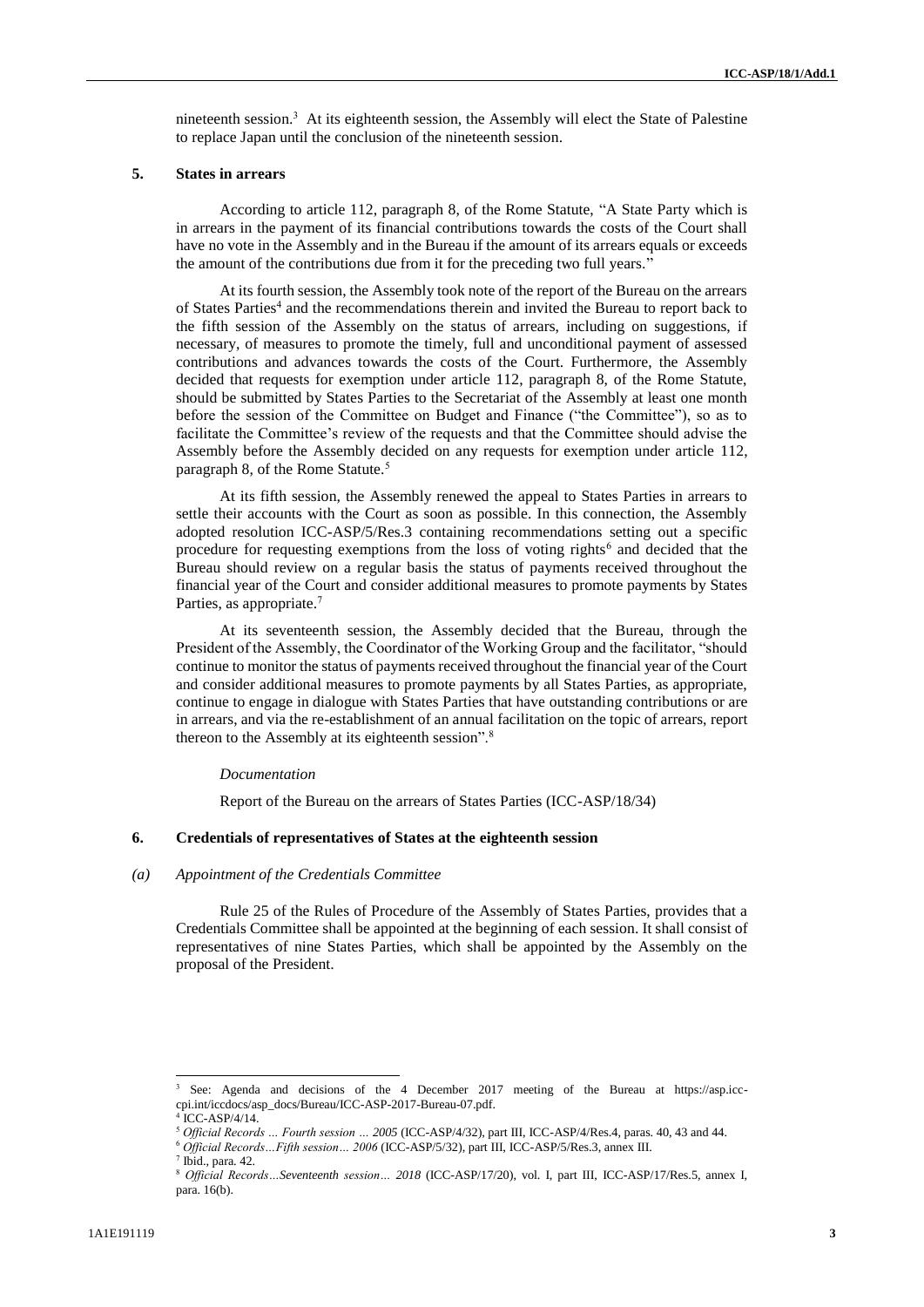## *(b) Report of the Credentials Committee*

Representation and credentials are regulated by rules 23 to 28 of the Rules of Procedure. In accordance with rule 24, the credentials of representatives of States Parties and the names of alternates and advisers shall be submitted to the Secretariat if possible not later than 24 hours after the opening of the session. The credentials shall be issued by the Head of State or Government or by the Minister for Foreign Affairs or by a person authorized by either of them.

Under rule 25, a Credentials Committee, consisting of representatives of nine States Parties to be appointed at the beginning of each session by the Assembly on the proposal of the President, shall examine the credentials of representatives of States Parties and report to the Assembly without delay.

## **7. Organization of work**

The Assembly will consider and adopt a programme of work at the beginning of the session on the basis of a proposal by the Bureau.

# **8. General debate**

*No documentation*

## **9. Report on the activities of the Bureau**

In accordance with article 112, paragraph 2(c), of the Rome Statute, the Assembly shall consider the reports and activities of the Bureau and take appropriate action in that regard.

*Documentation*

Report of the Bureau on legal aid (ICC-ASP/18/11)

Report of the Court on cooperation (ICC-ASP/18/16 and Corr.1)

Report of the Bureau on cooperation (ICC-ASP/18/17)

Report of the Bureau on the Advisory Committee on Nominations (ICC-ASP/18/19)

Report on the constitution and activities of the International Criminal Court Bar Association ("ICCBA") (ICC-ASP/18/21)

Annual report of the Head of the Independent Oversight Mechanism (ICC-ASP/18/22)

Report of the Bureau on non-cooperation (ICC-ASP/18/23)

Report of the Bureau on the Plan of action of the Assembly of States Parties for achieving universality and full implementation of the Rome Statute of the International Criminal Court (ICC-ASP/18/24)

Report of the Bureau on complementarity (ICC-ASP/18/25)

Report of the Bureau on equitable geographical representation and gender balance in the recruitment of staff of the International Criminal Court (ICC-ASP/18/26)

Report of the Bureau on the Study Group on Governance (ICC-ASP/18/27)

Report of the Bureau on the Budget sub-topics of Budget Management Oversight and Premises (ICC-ASP/18/30)

Report of the Bureau on the review of the procedure for the nomination and election of judges (ICC-ASP/18/31)

Report of the Working Group on Amendments (ICC-ASP/18/32)

Report of the Working Group on the Revision of the Judges' Remuneration (ICC-ASP/18/33)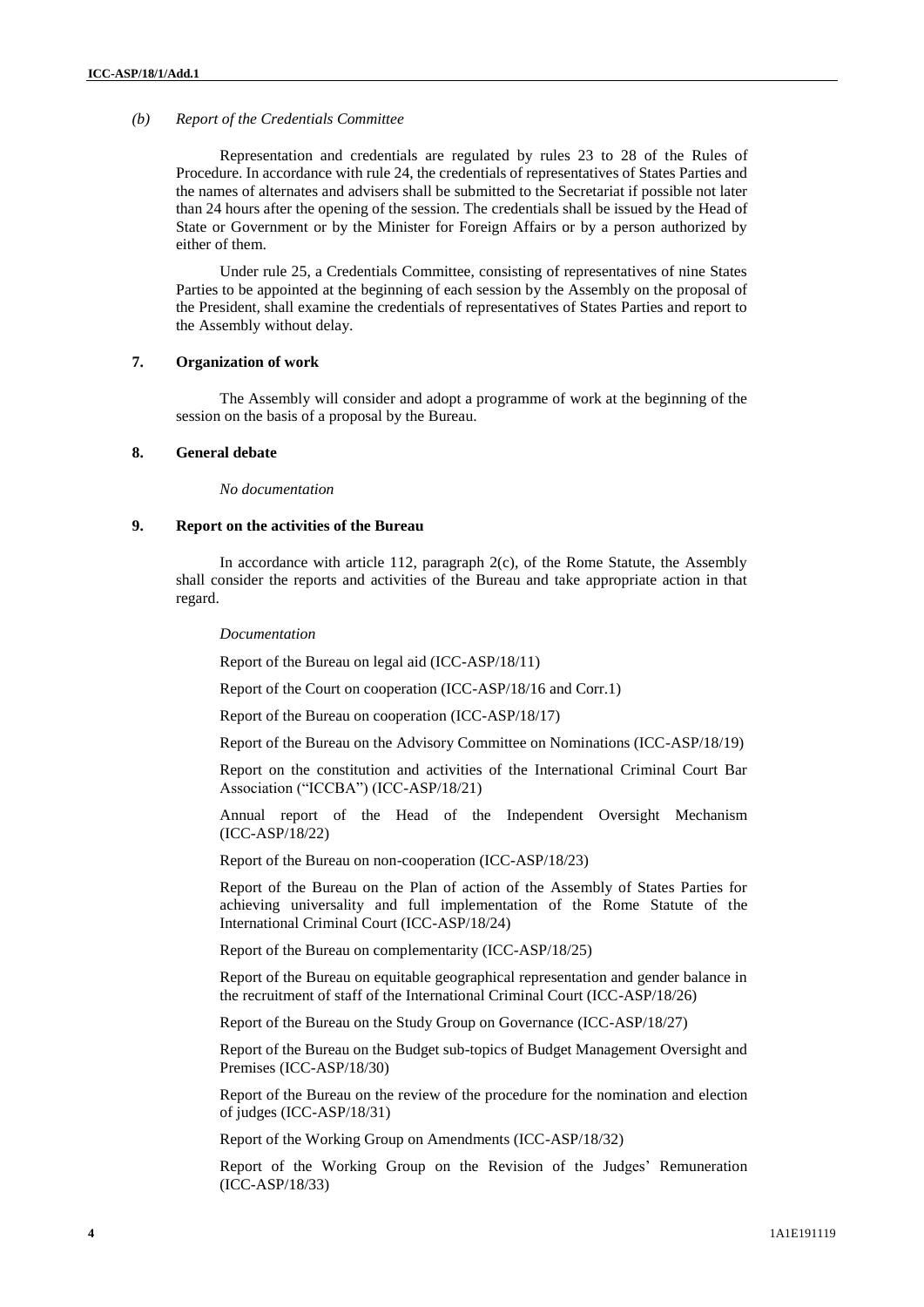Report of the Bureau on the Review of the work and the Operational Mandate of the Independent Oversight Mechanism (ICC-ASP/18/29)

Bureau of the Assembly of States Parties: Election of the Prosecutor – Terms of Reference (ICC-ASP/18/INF.2)

Interim Report of the Committee on the Election of the Prosecutor (ICC-ASP/18/INF.4)

# **10. Report on the activities of the Court**

Under article 112, paragraph 2(b), of the Rome Statute, the Assembly shall provide management oversight to the Presidency, the Prosecutor and the Registrar regarding the administration of the Court. In accordance with article 112, paragraph 5, of the Rome Statute, the President of the Court, the Prosecutor and the Registrar or their representatives may participate in meetings of the Assembly. As provided in rule 34 of the Rules of Procedure, they may make oral or written statements and provide information on any question under consideration. Accordingly, the President of the Court will present a report on the activities of the Court since the seventeenth session of the Assembly.

#### *Documentation*

Report on the activities of the International Criminal Court (ICC-ASP/18/9)

## **11. Report of the Board of Directors of the Trust Fund for Victims**

By its resolution ICC-ASP/1/Res.6,<sup>9</sup> the Assembly established a Trust Fund for the benefit of victims of crimes within the jurisdiction of the Court, and of the families of such victims, as well as a Board of Directors of the Trust Fund for the benefit of victims.

In accordance with paragraph 11 of resolution ICC-ASP/1/Res.6, the Board shall report annually to the Assembly on the activities and projects of the Fund and on all offered voluntary contributions, regardless of whether they were accepted or refused.

#### *Documentation*

Report to the Assembly of States Parties on the projects and the activities of the Board of Directors of the Trust Fund for Victims for the period 1 July 2018 to 30 June 2019 (ICC-ASP/18/14)

#### **12. Election of six members of the Committee on Budget and Finance**

By resolution ICC-ASP/1/Res.4, the Assembly established a Committee on Budget and Finance. The Committee is composed of 12 members of different nationalities who shall be experts of recognized standing and experience in financial matters at the international level from States Parties. They shall be elected by the Assembly for a term of office of three years on the basis of equitable geographical distribution.

On 26 February 2019, the Bureau of the Assembly of States Parties decided that the election of six members of the Committee on Budget and Finance would take place at the eighteenth session of the Assembly. Pursuant to the decision of the Bureau, the nomination period for the candidates for six seats on the Committee on Budget and Finance ran from 3 June to 25 August 2019 (Central European Time).

The distribution of seats among the regional groups for the purpose of the first election was established in paragraph 8 of resolution ICC-ASP/1/Res.5 as follows:

- (a) Two seats for the Group of African States;
- (b) Two seats for the Group of Asian States;
- (c) Two seats for the Group of Eastern European States;

<sup>9</sup> *Official Records … First session, New York, 3-10 September 2002* (ICC-ASP/1/3 and Corr.1), part IV.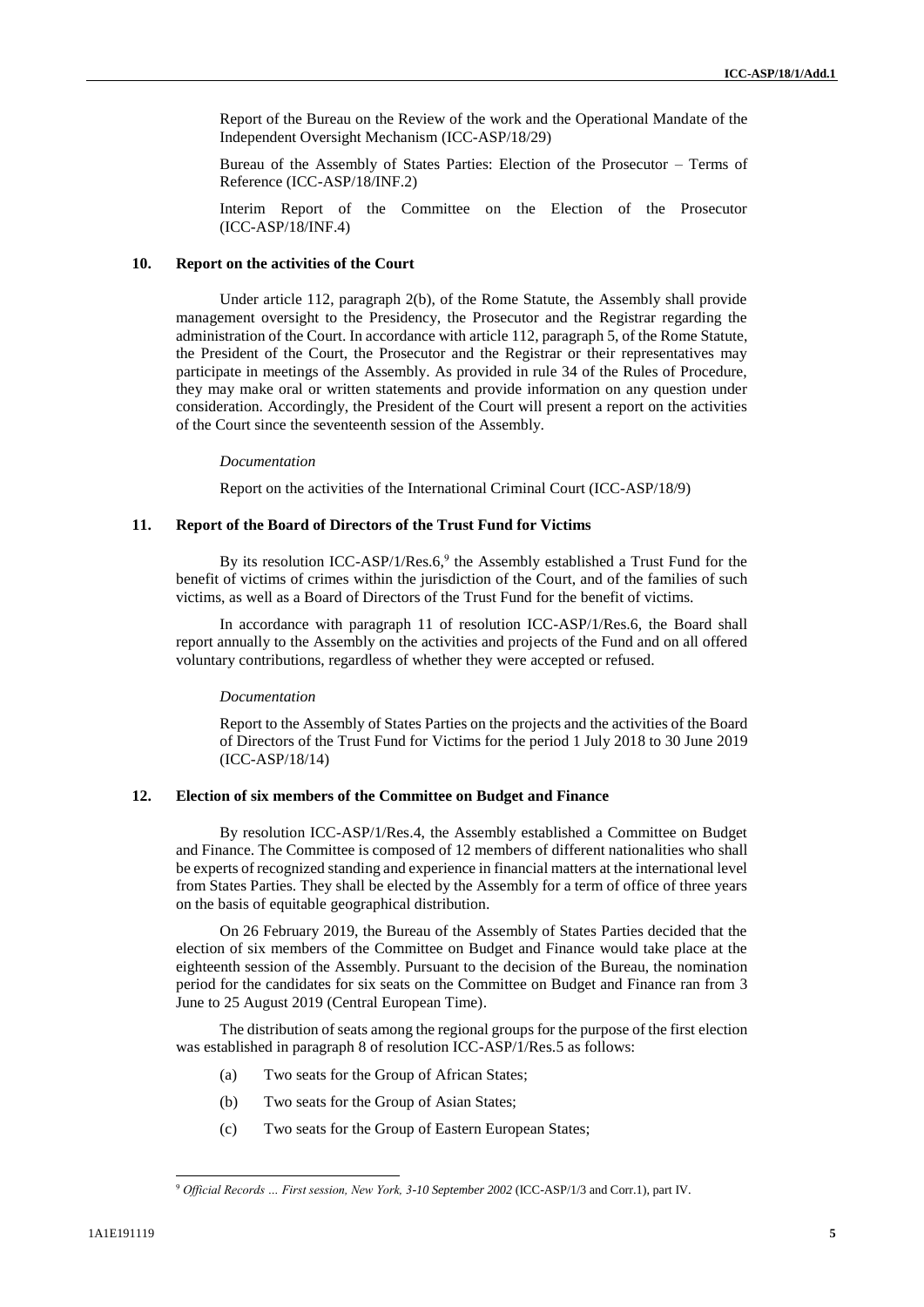- (d) Two seats for the Group of Latin American and Caribbean States; and
- (e) Four seats for the Group of Western European and Other States.

The six members whose terms of office will end on 20 April 2020 belong to the following regional groups:

- (a) African States- one seat;
- (b) Eastern European States- one seat;
- (c) Latin American and Caribbean States- one seat; and
- (d) Western European and Other States- three seats.

At the close of the nomination period on 25 August 2019, six nominations had been received. Of the six nominations, one was submitted by the Group of African States; one by the Group of Eastern European States; one by the Group of Latin American and Caribbean States; and three by the Group of Western European and other States.

Since the number of candidates corresponded to the number of vacant seats, including the relevant regional groups, the Bureau, on 17 September 2019, recommended<sup>10</sup> that the Assembly elect the six candidates nominated, for three-year terms commencing on 21 April 2020.

### *Documentation*

Election of members of the Committee on Budget and Finance (ICC-ASP/18/7)

#### **13. Election to fill a vacancy on the Committee on Budget and Finance**

Following the 18 March 2019 resignation of a member of the Committee on Budget and Finance, the Bureau, at its 7 May 2019 meeting, fixed the nomination period for the presentation of candidates for the election to fill the vacancy on the Committee on Budget and Finance to run for 12 weeks, from 3 June to 25 August 2019 (Central European Time). In accordance with the allocation of the twelve seats of the Committee, the vacancy corresponded to the Western European and other States group. States Parties from that regional group were therefore invited to submit nominations to fill the vacancy. At the close of the nomination period on 25 August 2019, one nomination had been received.

At its 17 September 2019 meeting, the Bureau decided, pursuant to resolution ICC-ASP/1/Res.5<sup>11</sup> to recommend that the Assembly elect the one candidate to the Committee on Budget and Finance at its eighteenth session, to complete the term of the member who had resigned, i.e. until 20 April 2021.

## *Documentation*

Election to fill a vacancy on the Committee on Budget and Finance (ICC-ASP/18/8)

## **14. Election of one member of the Advisory Committee on the nomination of judges**

Article 36, paragraph 4 (c), of the Rome Statute provides that the Assembly "may decide to establish, if appropriate, an Advisory Committee on nominations. In that event, the Committee's composition and mandate shall be established by the Assembly of States Parties." At the eleventh session, the Assembly established the Advisory Committee on nominations of judges and, on the recommendation of the Bureau,**<sup>12</sup>** appointed by consensus the nine members of the Committee. At its seventeenth session, the Assembly, on the recommendation of the Bureau, $13$  appointed by consensus eight members of the Advisory Committee for three-year terms commencing on 5 December 2018, and decided that the ninth member would be appointed at the eighteenth session of the Assembly.<sup>14</sup>

<sup>&</sup>lt;sup>10</sup> Pursuant to resolution ICC-ASP/1/Res.5, para. 9.

<sup>&</sup>lt;sup>11</sup> Procedure for the nomination and election of members of the Committee on Budget and Finance; see para. 9.

<sup>&</sup>lt;sup>12</sup> Report of the Bureau Working Group on the Advisory Committee on Nominations (ICC-ASP/11/47).

<sup>&</sup>lt;sup>13</sup> Report of the Bureau on the Advisory Committee on Nominations (ICC-ASP/17/21).

<sup>14</sup> *Official Records … Seventeenth session… 5-12 December 2018 (*ICC-ASP/17/20), vol. I, part I, para. 28.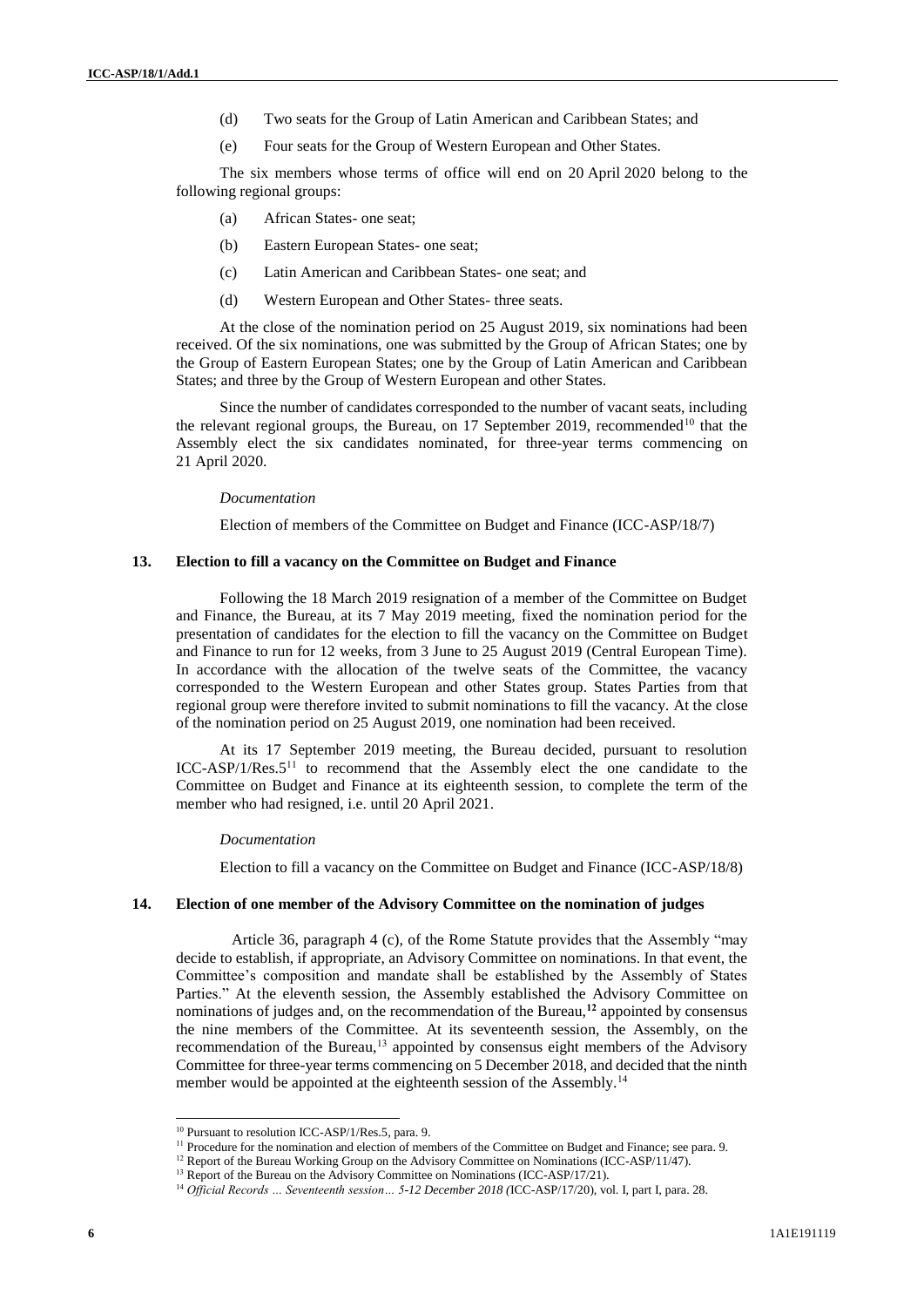On 26 February 2019, the Bureau fixed the nomination period for the presentation of candidates to fill the ninth seat on the Committee to run for 12 weeks, from 3 June to 25 August 2019 (Central European Time). At the close of the nomination period on 25 August 2019, one nomination had been received.

At its 17 September 2019 meeting, the Bureau, pursuant to the Terms of Reference for the establishment of an Advisory Committee,<sup>15</sup> decided to recommend that the Assembly appoint the one candidate to the Advisory Committee on Budget and Finance at its eighteenth session. In accordance with the recommendation of the Bureau to the seventeenth session,<sup>16</sup> the candidate appointed would serve for the remainder of the three-year term, i.e. until 2021, with the possibility of being re-elected only once.

The Assembly will, on the recommendation of the Bureau, appoint one member of the Advisory Committee.

## *Documentation*

Designation of a member of the Advisory Committee on Nominations(ICC-ASP/18/18) Report of the Bureau on the Advisory Committee on Nominations (ICC-ASP/18/19)

#### **15. Consideration and adoption of the budget for the eighteenth financial year**

In accordance with article 112, paragraph 2(d), of the Rome Statute, the Assembly shall consider and decide on the budget of the Court.

Regulation 3 of the Financial Regulations and Rules of the Court provides that the Registrar shall prepare the proposed programme budget for each financial period and submit it to the States Parties as well as to the Committee on Budget and Finance for consideration. The Committee shall make the relevant recommendations to the Assembly.

At its third session, the Assembly endorsed the recommendation of the Committee that the Court should include in future performance reports data on financial performance and results achieved rather than outputs. This information should be submitted annually to the Assembly through the Committee either in the draft programme budget or in a separate performance report.<sup>17</sup>

#### *Documentation*

Report on activities and programme performance of the International Criminal Court for the year 2018 (ICC-ASP/18/3)

Report of the Court on Human Resources Management (ICC-ASP/18/4)

Report of the Court on payment plans for assessed contributions (ICC-ASP/18/6)

Report of the Committee on Budget and Finance on the work of its thirty-second session (ICC-ASP/18/5)<sup>18</sup>

Proposed Programme Budget for 2020 of the International Criminal Court  $(ICC-ASP/18/10, and Add.1)^{19}$ 

Report of the Committee on Budget and Finance on the work of its thirty-third session  $(ICC-ASP/18/15)^{20}$ 

Report of the Registry on the approximate costs allocated so far within the Court in relation to referrals by the Security Council (ICC-ASP/18/28)

Report of the Bureau on the Budget sub-topics of Budget Management Oversight and Premises (ICC-ASP/18/30)

<sup>&</sup>lt;sup>15</sup> Report of the Bureau on the establishment of an Advisory Committee on nominations of judges of the International Criminal Court (ICC-ASP/10/36), annex, para. 1.

<sup>&</sup>lt;sup>16</sup> Report of the Bureau on the Advisory Committee on Nominations (ICC-ASP/17/21), para. 13.

<sup>17</sup> *Official Records … Third session … 2004* (ICC-ASP/3/25), part II.A.8 (b), para. 50, and part II.A.1, para. 4.

<sup>18</sup> *Official Records… Eighteenth session…. 2019 (*ICC-ASP/18/20), vol. II, part B.1.

<sup>19</sup> Ibid., part A.

 $20$  Ibid., part B.2.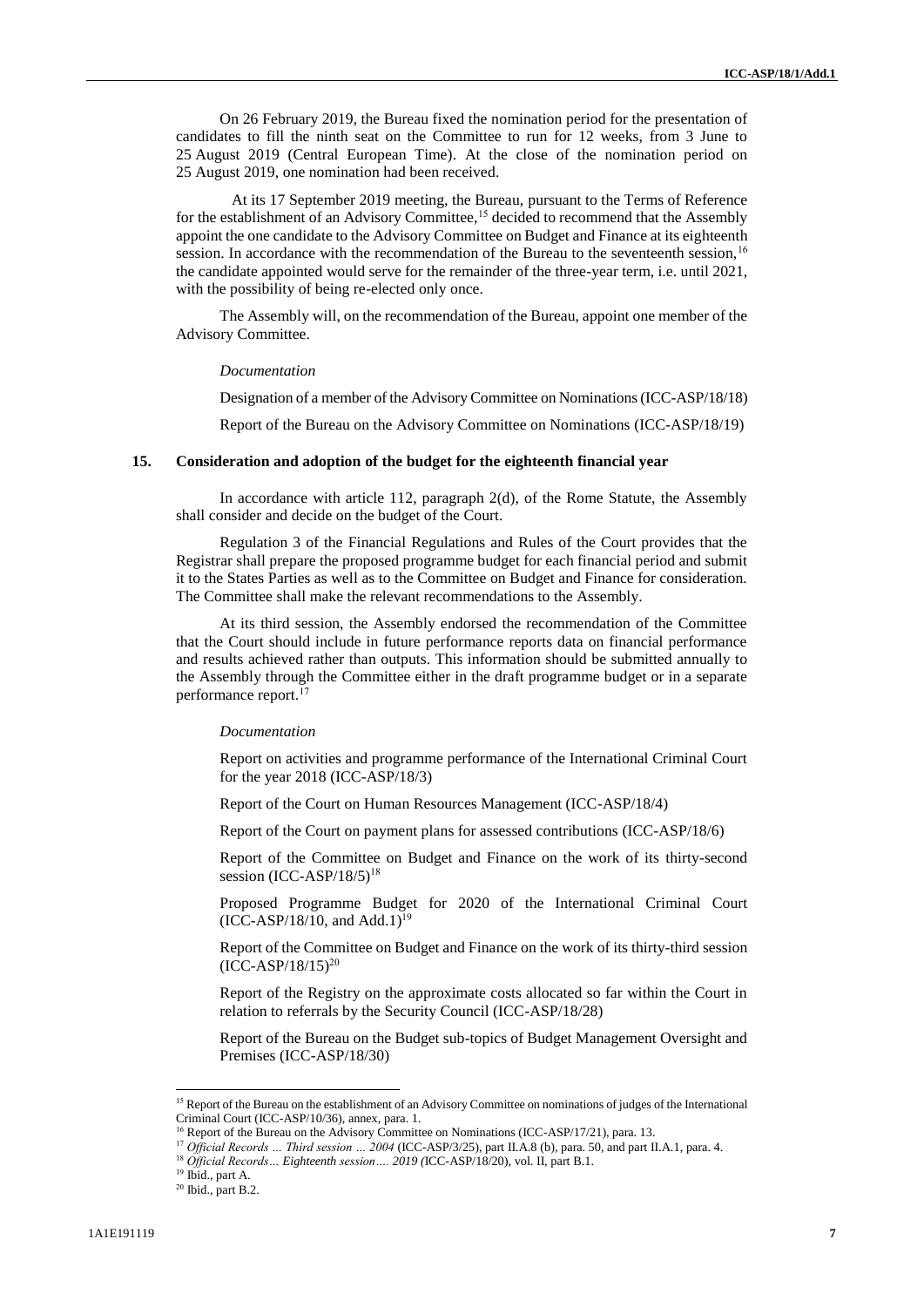Proposed Programme Budget for 2020 of the International Criminal Court – Executive Summary (ICC-ASP/18/INF.3)

### **16. Consideration of the audit reports**

Regulation 12 of the Financial Regulations and Rules provides that the Assembly shall appoint an Auditor to conduct audits in conformity with generally accepted common auditing standards, subject to any special directions of the Assembly and in accordance with the additional terms of reference set out in the annex to the Financial Regulations and Rules. At the 11th meeting of its first session, on 22 April 2003, the Assembly was informed that the Bureau, acting under the delegated authority of the Assembly,<sup>21</sup> had appointed the National Audit Office of the United Kingdom of Great Britain and Northern Ireland as Auditor for the Court for a period of four years.<sup>22</sup>

At its tenth session, the Assembly endorsed the Committee's recommendation to appoint *la Cour des comptes* (France) as the new External Auditor of the International Criminal Court and the Trust Fund for Victims for four years starting with the financial year 2012.<sup>23</sup> At its fourteenth session, the Assembly agreed to extend the term of the External Auditor by two years so as to include the financial statements of the Court and the Trust Fund for Victims for 2016 and 2017, and decided to expand the scope of that mandate by including performance audits.<sup>24</sup> At its fifteenth session, the Assembly agreed to extend the term of the External Auditor by a further two years so as to include the financial statements of the Court and the Trust Fund for Victims for 2018 and 2019.<sup>25</sup>

In accordance with regulation 12.7, the Auditor shall issue a report on the audit of the financial statements and relevant schedules relating to the accounts for the financial period. In accordance with regulations 12.8 and 12.9, audit reports, before their submission to the Assembly, are subject to examination by the Registrar and the Committee on Budget and Finance. The Assembly considers and approves the financial statements and audit reports forwarded to it by the Committee.

The Assembly will also consider the reports of the Audit Committee on the work of its ninth and tenth sessions.<sup>26</sup>

## *Documentation*

Financial statements of the International Criminal Court for the year ended 31 December 2018 (ICC-ASP/18/12) **27**

Financial statements of the Trust Fund for Victims for the year ended 31 December 2018 (ICC-ASP/18/13) 28

Final audit report on the budget process of the International Criminal Court (ICC-ASP/18/2/Rev.1)

## **17. Review of the work and operational mandate of the Independent Oversight mechanism**

At its twelfth session, the Assembly of States Parties adopted the operational mandate of the Independent Oversight Mechanism  $(IOM)^{29}$  and decided that the work and the operational mandate of the IOM would be fully reviewed at its fifteenth session. In light of the lengthy recruitment process for the Head of the IOM, following which the first Head assumed duty in October 2015,<sup>30</sup> the Assembly recognized that the review would not be possible at the fifteenth session. In order to give the new Head<sup>31</sup> sufficient time to acquire the

<sup>22</sup> *Official Records … First session (first and second resumptions) … 2003* (ICC-ASP/1/3/Add.1), part I, para. 40.

<sup>21</sup> *Official Records … First session, New York, 3-10 September 2002* (ICC-ASP/1/3 and Corr.1), part I, para. 29.

<sup>23</sup> *Official Records … Tenth session* … 2011 (ICC-ASP/10/20), vol. I, part II, para. 10.

<sup>&</sup>lt;sup>24</sup> Official Records ... Fourteenth session ... 2015 (ICC-ASP/14/20), vol. I, part III, ICC-ASP/14/Res.1, para K.2.

<sup>25</sup> *Official Records … Fifteenth session* … 2016 (ICC-ASP/15/20), vol. I, part III, ICC-ASP/15/Res.1, para K.2.

<sup>&</sup>lt;sup>26</sup> Available on the website of the Assembly at [http://asp.icc-cpi.int/en\\_menus/asp/AuditCommittee.](http://asp.icc-cpi.int/en_menus/asp/AuditCommittee)

<sup>27</sup> *Official Records… Eighteenth session…. 2019* (ICC-ASP/18/20), vol. II, part C.1.

 $28$  Ibid., part C.2.

 $29$  ICC-ASP/12/Res.6, annex.

<sup>30</sup> Resigned effective 10 December 2017.

<sup>&</sup>lt;sup>31</sup> Assumed duty on 1 November 2018.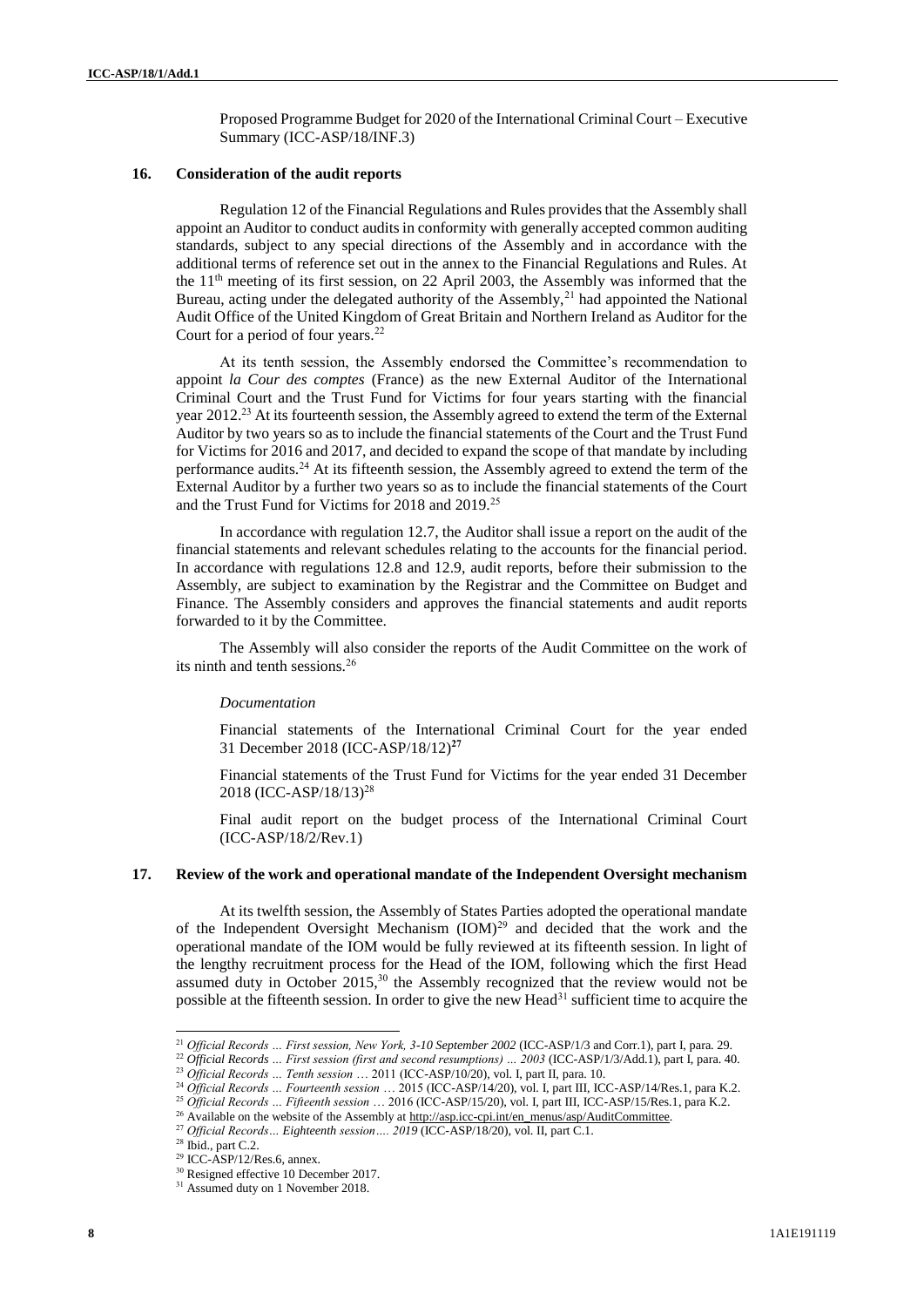necessary experience to properly inform the Assembly's review of its work and operational mandate, the Bureau decided, at its 13 July 2016 meeting, that the review would take place at the seventeenth session of the Assembly, once a reasonable period had transpired with the IOM being properly staffed. <sup>32</sup>

At its sixteenth session, the Assembly recalled the above-mentioned recommendation of the Bureau<sup>33</sup> and decided to fully review the work and the operational mandate of the Independent Oversight Mechanism at its seventeenth session.<sup>34</sup> At its seventeenth session, the Assembly stressed the importance of completing that review and reporting to the Assembly at its eighteenth session.<sup>35</sup>

#### *Documentation*

Report of the Bureau on the Review of the work and the Operational Mandate of the Independent Oversight Mechanism (ICC-ASP/18/29)

Annual report of the Head of the Independent Oversight Mechanism (ICC-ASP/18/22)

Interim report of the Office of the Prosecutor in response to paragraph 140 of resolution ICC/ASP/17/Res.5 (ICC-ASP/18/INF.5)

## **18. Amendments to the Rome Statute and the Rules of Procedure and Evidence**

By resolution ICC-ASP/8/Res.6, the Assembly established a Working Group of the Assembly of States Parties for the purpose of considering, as from its ninth session, amendments to the Rome Statute proposed in accordance with article 121, paragraph 1, of the Statute at its eighth session,  $36$  as well as any other possible amendments to the Rome Statute and to the Rules of Procedure and Evidence, with a view to identifying amendments to be adopted in accordance with the Rome Statute and the Rules of Procedure of the Assembly of States Parties.

The Assembly will consider the report of the Working Group.

*Documentation*

Report of the Working Group on Amendments (ICC-ASP/18/32)

## **19. Cooperation**

By resolutions ICC-ASP/15/Res.3<sup>37</sup> and ICC-ASP/15/Res.5,<sup>38</sup> the Assembly requested the Bureau to maintain a facilitation of the Assembly of States Parties for cooperation to consult with States Parties, the Court, other interested States, relevant organizations and non-governmental organizations in order to further strengthen cooperation with the Court.

On 5 December 2019, the Assembly will hold a plenary session on cooperation, which will address as the main topic the inter-State and regional cooperation initiatives for the effective implementation of the International Criminal Court's mandate.

*Documentation*

Report of the Court on cooperation (ICC-ASP/18/16 and Corr.1)

Report of the Bureau on cooperation (ICC-ASP/18/17)

<sup>32</sup> [https://asp.icc-cpi.int/iccdocs/asp\\_docs/Bureau/ICC-ASP-2016-Bureau-05-13Jul2016.pdf.](https://asp.icc-cpi.int/iccdocs/asp_docs/Bureau/ICC-ASP-2016-Bureau-05-13Jul2016.pdf)

<sup>33</sup> ICC-ASP/16/Res.6, para. 120.

<sup>34</sup> Ibid, annex I, para. 15.

<sup>35</sup> ICC-ASP/17/Res.5, para 134.

<sup>36</sup> *Official Records … Eighth session …* 2009 (ICC-ASP/8/20), vol. I, annex II.

<sup>37</sup> Para. 31.

<sup>38</sup> Annex I, para. 3 (h).